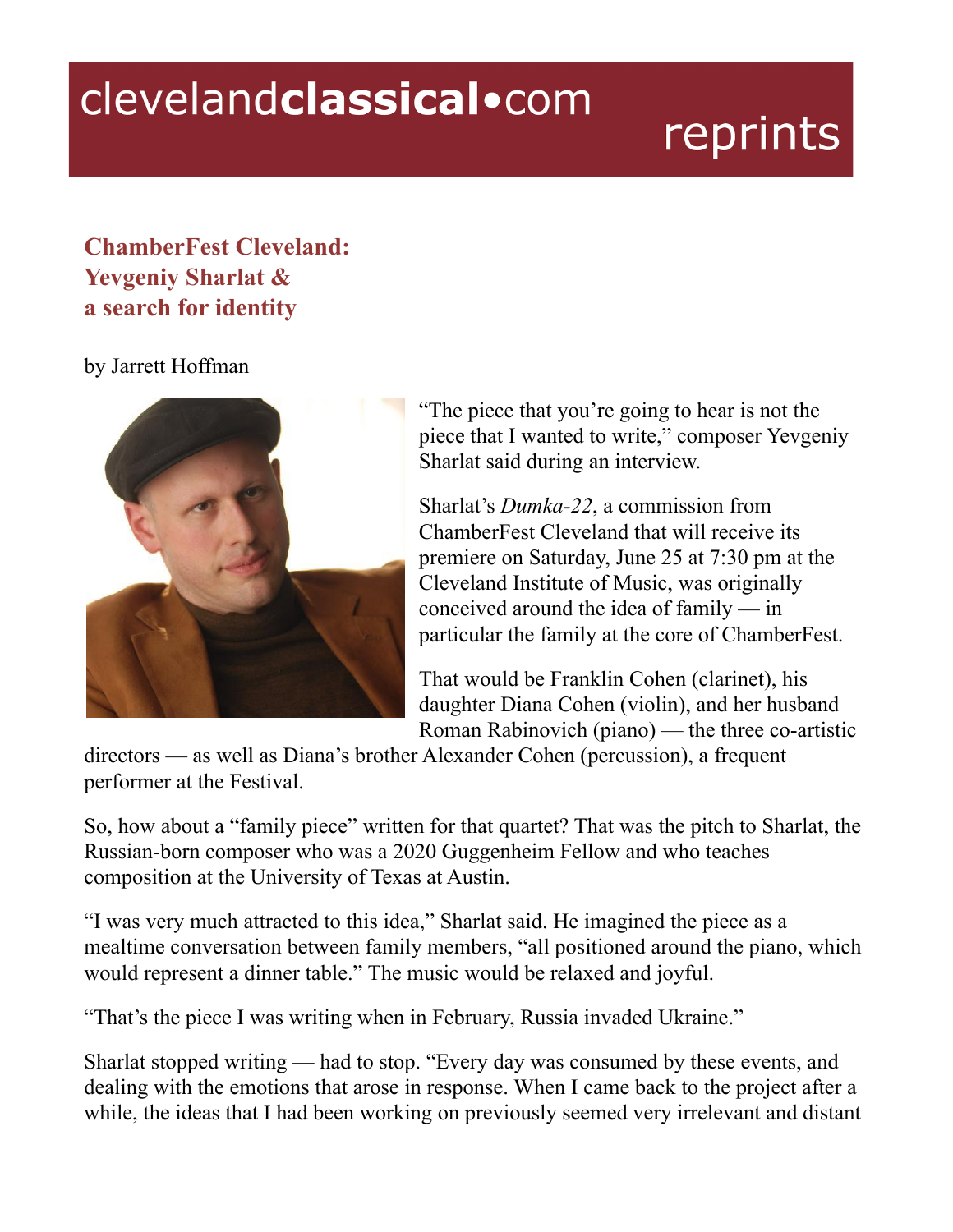to me. So instead I wrote a piece that was more austere and somewhat unsettling — a way for me to process all these complicated emotions and competing identities."

Born in Moscow, Sharlat studied at the Academy of Moscow Conservatory in his youth, majoring in violin and piano as well as music theory. But there was another instrument that filled a particularly practical role in his life: the clarinet.

"Being a male adolescent in Russia, I knew that at some point I would get drafted into the Russian Army," Sharlat said. "But I could at least have a fighting chance to survive if I were drafted as a clarinetist to play in the military band, and therefore avoid actually shooting a gun."

The stakes changed with the start of the First Chechen War. "I knew that if I was drafted, very likely I would be serving in that conflict in some capacity, so there was an urgency to escape," Sharlat said. At the age of 16, escaping not only the war but also Russian anti-Semitism, Sharlat arrived in the United States, where he would go on to study composition at Juilliard Pre-College, the Curtis Institute of Music, and Yale University.

That history provides a window into the "competing identities" that Sharlat feels: "being from Moscow, but also not being Russian — being Jewish, with roots in Ukraine and Belarus." And history is only one part of identity. "There's also my personal past, how people see me, and how I see myself — all of these things are intertwined," Sharlat said. "Right now I think everybody in the Russian diaspora is going through a similar process."

He will discuss these issues more during a pre-concert talk on Saturday at 6:30 pm — but he was clear that he sees the music as something separate. "All of that is what went *into* the piece. What comes *out* of it is up to the listener."

Without speaking for other composers, Sharlat strongly believes that he is "incapable" of making a political statement through his music. "To me, it's a world of sounds," he said. "If I use a text, then that's a different story, but if I'm writing absolute music, then I want people to focus just on the sound."

As for the title, *Dumka-22*, Sharlat said that it's not so much a reference to that Ukrainian genre of folk music, but rather to the word itself: literally, *dumka* is Ukrainian for *thought*. "It's the idea of reflection, and that is the aspect I wanted to speak to. I'm not writing a *dumka*, but it is a *dumka* in the sense that it is a search for something — a search for identity."